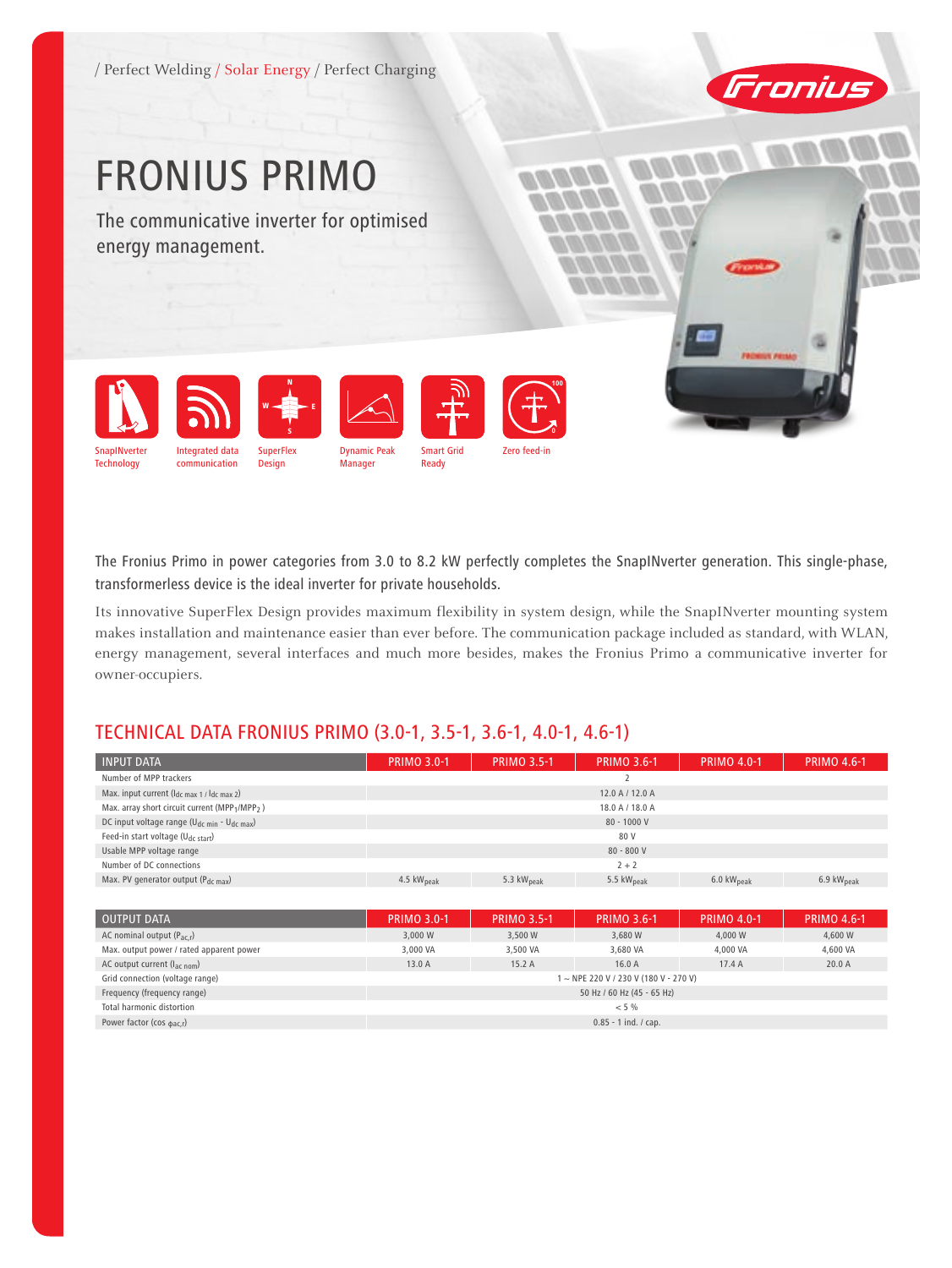# TECHNICAL DATA FRONIUS PRIMO (3.0-1, 3.5-1, 3.6-1, 4.0-1, 4.6-1)

| <b>GENERAL DATA</b>                          | <b>PRIMO 3.0-1</b>                                                                                                          | <b>PRIMO 3.5-1</b> | <b>PRIMO 3.6-1</b>                                         | <b>PRIMO 4.0-1</b> | <b>PRIMO 4.6-1</b> |  |  |
|----------------------------------------------|-----------------------------------------------------------------------------------------------------------------------------|--------------------|------------------------------------------------------------|--------------------|--------------------|--|--|
| Dimensions (height x width x depth)          | 645 x 431 x 204 mm                                                                                                          |                    |                                                            |                    |                    |  |  |
| Weight                                       |                                                                                                                             |                    | 21.5 kg                                                    |                    |                    |  |  |
| Degree of protection                         |                                                                                                                             |                    | IP 65                                                      |                    |                    |  |  |
| Protection class                             |                                                                                                                             |                    |                                                            |                    |                    |  |  |
| Overvoltage category (DC / AC) <sup>1)</sup> |                                                                                                                             |                    | 2/3                                                        |                    |                    |  |  |
| Night time consumption                       |                                                                                                                             |                    | < 1 W                                                      |                    |                    |  |  |
| Inverter design                              |                                                                                                                             |                    | Transformerless                                            |                    |                    |  |  |
| Cooling                                      |                                                                                                                             |                    | Regulated air cooling                                      |                    |                    |  |  |
| Installation                                 |                                                                                                                             |                    | Indoor and outdoor installation                            |                    |                    |  |  |
| Ambient temperature range                    |                                                                                                                             |                    | $-40 - +55$ °C                                             |                    |                    |  |  |
| Permitted humidity                           |                                                                                                                             |                    | $0 - 100 %$                                                |                    |                    |  |  |
| Max. altitude                                |                                                                                                                             |                    | 4,000 m                                                    |                    |                    |  |  |
| DC connection technology                     |                                                                                                                             |                    | 4x DC+ and 4x DC- screw terminals 2.5 - 16 mm <sup>2</sup> |                    |                    |  |  |
| AC connection technology                     | 3-pole AC screw terminals 2.5 - 16 mm <sup>2</sup>                                                                          |                    |                                                            |                    |                    |  |  |
| Certificates and compliance with standards   | DIN V VDE 0126-1-1/A1, IEC 62109-1/-2, IEC 62116, IEC 61727,<br>AS 4777-2, AS 4777-3, G83/2, G59/3, CEI 0-21, VDE AR N 4105 |                    |                                                            |                    |                    |  |  |
| Country of manufacture                       |                                                                                                                             |                    | Austria                                                    |                    |                    |  |  |

| <b>EFFICIENCY</b>         | <b>PRIMO 3.0-1</b> | <b>PRIMO 3.5-1</b> | <b>PRIMO 3.6-1</b> | <b>PRIMO 4.0-1</b> | <b>PRIMO 4.6-1</b> |
|---------------------------|--------------------|--------------------|--------------------|--------------------|--------------------|
| Max. efficiency           | 98.0 %             | 98.0 %             | 98.0 %             | 98.1 %             | 98.1 %             |
| European efficiency (nEU) | 96.1%              | 96.8%              | 96.8%              | 97.0 %             | 97.0 %             |
| MPP adaptation efficiency |                    |                    | >99.9%             |                    |                    |

| <b>PROTECTIVE DEVICES</b>   | <b>PRIMO 3.0-1</b>                      | <b>PRIMO 3.5-1</b> | <b>PRIMO 3.6-1</b> | <b>PRIMO 4.0-1</b> | <b>PRIMO 4.6-1</b> |  |  |
|-----------------------------|-----------------------------------------|--------------------|--------------------|--------------------|--------------------|--|--|
| DC insulation measurement   | Yes                                     |                    |                    |                    |                    |  |  |
| Overload behaviour          | Operating point shift. Power limitation |                    |                    |                    |                    |  |  |
| DC disconnector             | Yes                                     |                    |                    |                    |                    |  |  |
| Reverse polarity protection | Yes                                     |                    |                    |                    |                    |  |  |
| RCMU                        | Yes                                     |                    |                    |                    |                    |  |  |

| <b>INTERFACES</b>                    | <b>PRIMO 3.0-1</b>                                    | <b>PRIMO 3.5-1</b> | <b>PRIMO 3.6-1</b>                                              | <b>PRIMO 4.0-1</b> | <b>PRIMO 4.6-1</b> |  |  |
|--------------------------------------|-------------------------------------------------------|--------------------|-----------------------------------------------------------------|--------------------|--------------------|--|--|
| WLAN / Ethernet LAN                  |                                                       |                    | Fronius Solar.web, Modbus TCP SunSpec, Fronius Solar API (JSON) |                    |                    |  |  |
| 6 inputs and 4 digital in/out        | Interface to ripple control receiver                  |                    |                                                                 |                    |                    |  |  |
| USB (A socket) $^{2)}$               |                                                       |                    | Datalogging, inverter update via USB flash drive                |                    |                    |  |  |
| 2x RS422 (RJ45 socket) <sup>2)</sup> |                                                       |                    | Fronius Solar Net                                               |                    |                    |  |  |
| Signalling output <sup>2)</sup>      |                                                       |                    | Energy management (potential-free relay output)                 |                    |                    |  |  |
| Datalogger and Webserver             |                                                       |                    | Included                                                        |                    |                    |  |  |
| External input <sup>2)</sup>         | S0-Meter Interface / Input for overvoltage protection |                    |                                                                 |                    |                    |  |  |
| <b>RS485</b>                         | Modbus RTU SunSpec or meter connection                |                    |                                                                 |                    |                    |  |  |

1) According to IEC 62109-1.

2) Also available in the light version.

Further information regarding the availability of the inverters in your country can be found at **www.fronius.com.**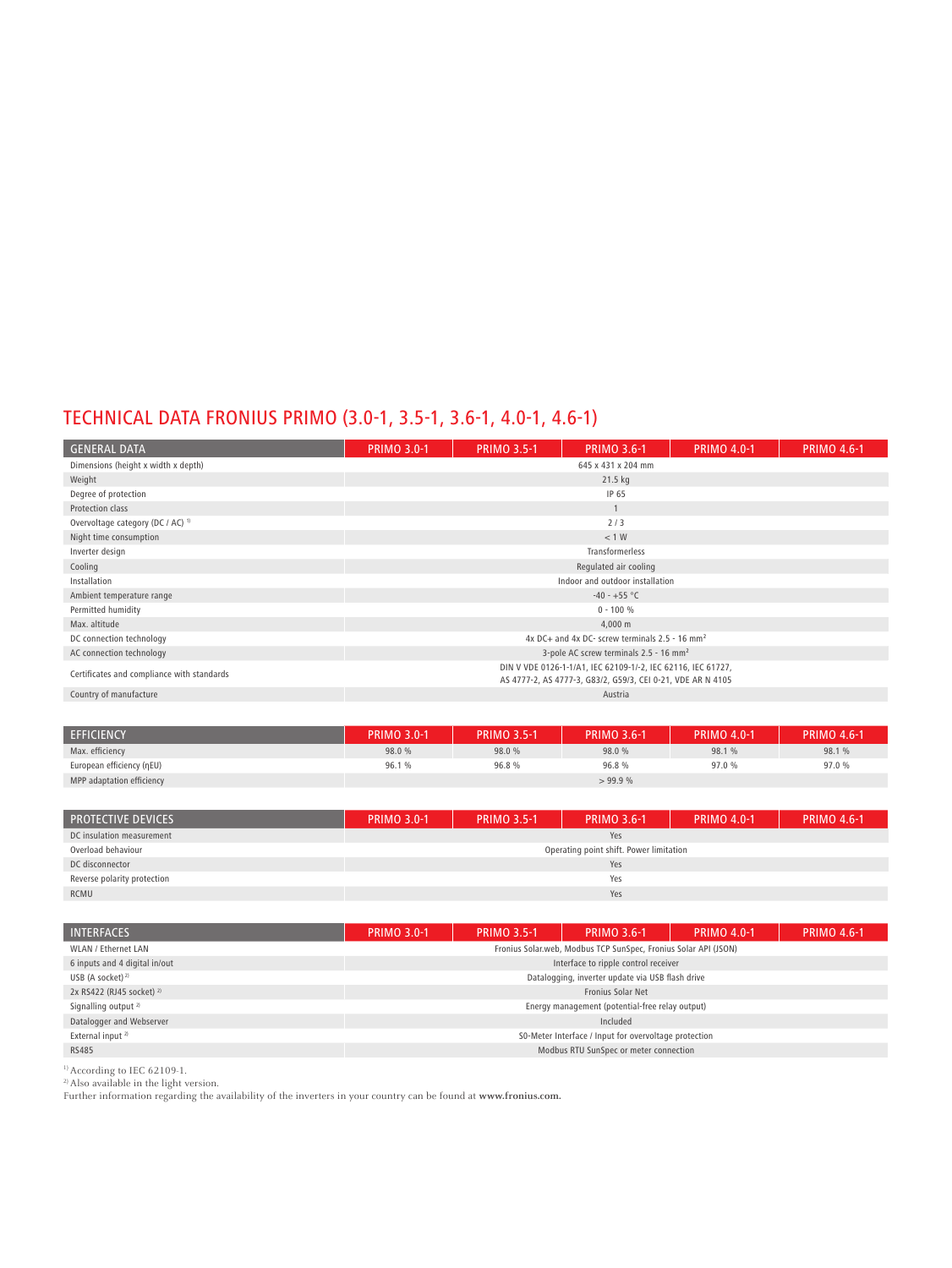

## FRONIUS PRIMO 8.2-1 EFFICIENCY CURVE FRONIUS PRIMO 8.2-1 TEMPERATURE DERATING



# TECHNICAL DATA FRONIUS PRIMO (5.0-1, 5.0-1 AUS, 6.0-1, 8.2-1)

| <b>INPUT DATA</b>                                                      | <b>PRIMO 5.0-1</b> | PRIMO 5.0-1 AUS | <b>PRIMO 6.0-1</b>     | <b>PRIMO 8.2-1</b> |  |  |  |
|------------------------------------------------------------------------|--------------------|-----------------|------------------------|--------------------|--|--|--|
| Number of MPP trackers                                                 |                    |                 |                        |                    |  |  |  |
| Max. input current $(l_{dc \, max\ 1}/l_{dc \, max\ 2})$               | 12.0 A / 12.0 A    |                 | 18.0 A / 18.0 A        |                    |  |  |  |
| Max. array short circuit current (MPP <sub>1</sub> /MPP <sub>2</sub> ) | 18.0 A / 18.0 A    |                 | 27.0 A / 27.0 A        |                    |  |  |  |
| DC input voltage range (U <sub>dc min</sub> - U <sub>dc max</sub> )    |                    | $80 - 1.000 V$  |                        |                    |  |  |  |
| Feed-in start voltage (U <sub>dc start</sub> )                         |                    | 80 V            |                        |                    |  |  |  |
| Usable MPP voltage range                                               | $80 - 800V$        |                 |                        |                    |  |  |  |
| Number of DC connections                                               | $2 + 2$            |                 |                        |                    |  |  |  |
| Max. PV generator output (P <sub>dc max</sub> )                        | 7.5 $kWpeak$       | 7.5 $kWpeak$    | 9.0 $kW_{\text{peak}}$ | 12.3 $kWpeak$      |  |  |  |

| OUTPUT DATA                              | <b>PRIMO 5.0-1</b>     | PRIMO 5.0-1 AUS            | <b>PRIMO 6.0-1</b>                    | <b>PRIMO 8.2-1</b> |  |  |
|------------------------------------------|------------------------|----------------------------|---------------------------------------|--------------------|--|--|
| AC nominal output $(P_{\text{ac,r}})$    | 5,000 W                | 4.600 W                    | 6,000 W                               | 8,200 W            |  |  |
| Max. output power / rated apparent power | 5,000 VA               | 5,000 VA / 4,600 VA        | 6,000 VA                              | 8,200 VA           |  |  |
| AC output current (I <sub>ac nom</sub> ) | 21.7A                  | 21.7A                      | 26.1A                                 | 35.7 A             |  |  |
| Grid connection (voltage range)          |                        |                            | 1 ~ NPE 220 V / 230 V (180 V - 270 V) |                    |  |  |
| Frequency (frequency range)              |                        | 50 Hz / 60 Hz (45 - 65 Hz) |                                       |                    |  |  |
| Total harmonic distortion                | $< 5 \%$               |                            |                                       |                    |  |  |
| Power factor (cos $_{\text{bac,r}}$ )    | $0.85 - 1$ ind. / cap. |                            |                                       |                    |  |  |

| <b>GENERAL DATA</b>                          | <b>PRIMO 5.0-1</b>                                                                                                                        | <b>PRIMO 5.0-1 AUS</b>                                     | <b>PRIMO 6.0-1</b> | <b>PRIMO 8.2-1</b> |  |  |  |
|----------------------------------------------|-------------------------------------------------------------------------------------------------------------------------------------------|------------------------------------------------------------|--------------------|--------------------|--|--|--|
| Dimensions (height x width x depth)          | 645 x 431 x 204 mm                                                                                                                        |                                                            |                    |                    |  |  |  |
| Weight                                       | 21.5 kg                                                                                                                                   |                                                            |                    |                    |  |  |  |
| Degree of protection                         | IP 65                                                                                                                                     |                                                            |                    |                    |  |  |  |
| Protection class                             |                                                                                                                                           |                                                            |                    |                    |  |  |  |
| Overvoltage category (DC / AC) <sup>1)</sup> |                                                                                                                                           | 2/3                                                        |                    |                    |  |  |  |
| Night time consumption                       |                                                                                                                                           | < 1 W                                                      |                    |                    |  |  |  |
| Inverter design                              |                                                                                                                                           | Transformerless                                            |                    |                    |  |  |  |
| Cooling                                      |                                                                                                                                           | Regulated air cooling                                      |                    |                    |  |  |  |
| Installation                                 |                                                                                                                                           | Indoor and outdoor installation                            |                    |                    |  |  |  |
| Ambient temperature range                    |                                                                                                                                           | $-40 - +55$ °C                                             |                    |                    |  |  |  |
| Permitted humidity                           |                                                                                                                                           | $0 - 100 %$                                                |                    |                    |  |  |  |
| Max. altitude                                |                                                                                                                                           | 4,000 m                                                    |                    |                    |  |  |  |
| DC connection technology                     |                                                                                                                                           | 4x DC+ and 4x DC- screw terminals 2.5 - 16 mm <sup>2</sup> |                    |                    |  |  |  |
| AC connection technology                     |                                                                                                                                           | 3-pole AC screw terminals 2.5 - 16 mm <sup>2</sup>         |                    |                    |  |  |  |
| Certificates and compliance with standards   | DIN V VDE 0126-1-1/A1, IEC 62109-1/-2, IEC 62116, IEC 61727, AS 4777-2,<br>AS 4777-3, G83/2, G59/3, CEI 0-21, VDE AR N 4105 <sup>2)</sup> |                                                            |                    |                    |  |  |  |
| Country of manufacture                       |                                                                                                                                           | Austria                                                    |                    |                    |  |  |  |

1) According to IEC 62109-1.

<sup>2)</sup> Fronius Primo 5.0-1, Fronius Primo 6.0-1 and Fronius Primo 8.2-1 are not fully compliant with VDE AR N 4105.

Further information regarding the availability of the inverters in your country can be found at **www.fronius.com.**